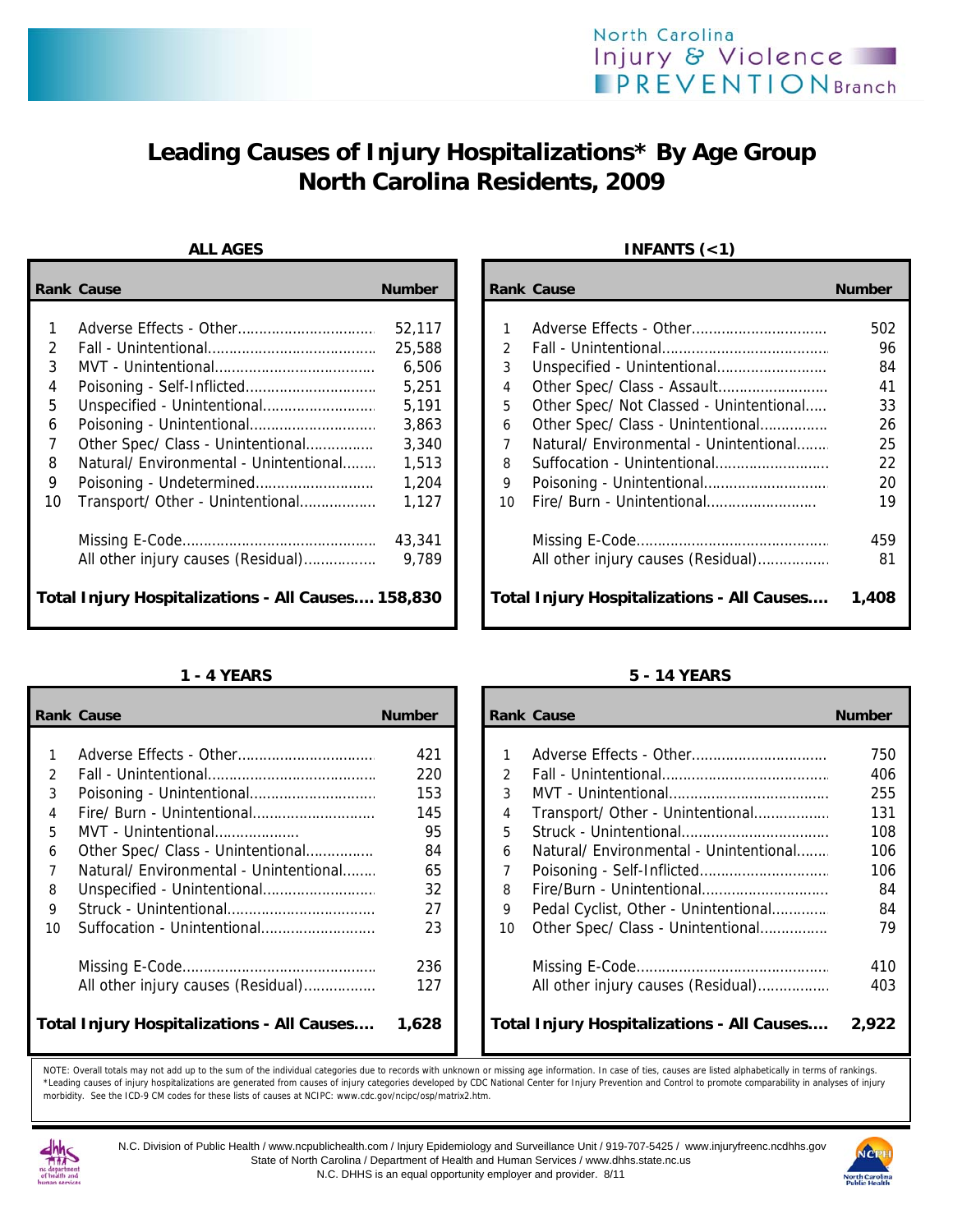

# **Leading Causes of Injury Hospitalizations\* By Age Group North Carolina Residents, 2009**

### **15 - 24 YEARS 25 - 44 YEARS**

|    | <b>Rank Cause</b>                                 | <b>Number</b> |               | <b>Rank Cause</b>                                 | <b>Number</b> |
|----|---------------------------------------------------|---------------|---------------|---------------------------------------------------|---------------|
|    |                                                   | 1,431         |               |                                                   | 7.549         |
| 2  |                                                   | 1,321         | 3             |                                                   | 2,316         |
| 3  |                                                   | 1,158         | $\mathcal{P}$ |                                                   | 2,112         |
| 4  |                                                   | 419           | 4             |                                                   | 1,516         |
| 5  |                                                   | 322           | 5             |                                                   | 912           |
| 6  | Other Spec/ Class - Unintentional                 | 300           | 6             | Other Spec/ Class - Unintentional                 | 841           |
|    | Transport/ Other - Unintentional                  | 206           |               |                                                   | 699           |
| 8  |                                                   | 205           | 8             |                                                   | 421           |
| 9  |                                                   | 203           | 9             |                                                   | 343           |
| 10 |                                                   | 196           | 10            | Natural/ Environmental - Unintentional            | 337           |
|    |                                                   | 1,324         |               |                                                   | 5,070         |
|    | All other injury causes (Residual)                | 1,457         |               | All other injury causes (Residual)                | 3.064         |
|    | <b>Total Injury Hospitalizations - All Causes</b> | 8,542         |               | Total Injury Hospitalizations - All Causes 25,180 |               |

|               | <b>Rank Cause</b>                                 | <b>Number</b> |    | <b>Rank Cause</b>                                 | <b>Number</b> |
|---------------|---------------------------------------------------|---------------|----|---------------------------------------------------|---------------|
|               |                                                   |               |    |                                                   |               |
|               |                                                   | 19,432        |    |                                                   | 22,032        |
| $\mathcal{P}$ |                                                   | 4,719         | 2  |                                                   | 18,212        |
| 3             |                                                   | 1,713         | 3  |                                                   | 2,577         |
| 4             |                                                   | 1,533         | 4  | Other Spec/ Class - Unintentional                 | 1,015         |
| 5.            |                                                   | 1,520         | 5  |                                                   | 996           |
| 6             |                                                   | 1,510         | 6  |                                                   | 861           |
|               | Other Spec/ Class - Unintentional                 | 995           |    | Natural/ Environmental - Unintentional            | 383           |
| 8             |                                                   | 511           | 8  | Overexertion - Unintentional                      | 298           |
| 9             | Natural/ Environmental - Unintentional            | 503           | 9  | Other Spec/ Not Classed - Unintentional           | 295           |
| 10            |                                                   | 295           | 10 |                                                   | 626           |
|               |                                                   | 12,835        |    |                                                   | 23,007        |
|               | All other injury causes (Residual)                | 2,465         |    | All other injury causes (Residual)                | 817           |
|               | <b>Total Injury Hospitalizations - All Causes</b> | 48,031        |    | Total Injury Hospitalizations - All Causes 71,119 |               |

| Cause                                       | <b>Number</b> |    | <b>Rank Cause</b>                                 | <b>Number</b> |
|---------------------------------------------|---------------|----|---------------------------------------------------|---------------|
|                                             |               |    |                                                   |               |
|                                             | 1,431         |    |                                                   | 7,549         |
|                                             | 1,321         | 3  |                                                   | 2,316         |
| Poisoning - Self-Inflicted                  | 1,158         | 2  |                                                   | 2,112         |
|                                             | 419           | 4  |                                                   | 1,516         |
|                                             | 322           | 5  |                                                   | 912           |
| Other Spec/ Class - Unintentional           | 300           | 6  | Other Spec/ Class - Unintentional                 | 841           |
| Transport/ Other - Unintentional            | 206           | 7  |                                                   | 699           |
| Cut/ Pierce - Self-Inflicted                | 205           | 8  |                                                   | 421           |
|                                             | 203           | 9  |                                                   | 343           |
|                                             | 196           | 10 | Natural/ Environmental - Unintentional            | 337           |
|                                             | 1,324         |    |                                                   | 5,070         |
| All other injury causes (Residual)          | 1,457         |    | All other injury causes (Residual)                | 3,064         |
| <b>Injury Hospitalizations - All Causes</b> | 8,542         |    | Total Injury Hospitalizations - All Causes 25,180 |               |

### **45 - 64 YEARS AGES 65 & OVER**

| Cause                                       | <b>Number</b> |               | <b>Rank Cause</b>                                 | <b>Number</b> |
|---------------------------------------------|---------------|---------------|---------------------------------------------------|---------------|
|                                             |               |               |                                                   |               |
|                                             | 19,432        |               |                                                   | 22,032        |
|                                             | 4.719         | $\mathcal{P}$ |                                                   | 18,212        |
|                                             | 1.713         | 3             |                                                   | 2,577         |
|                                             | 1,533         | 4             | Other Spec/ Class - Unintentional                 | 1,015         |
| Unspecified - Unintentional                 | 1,520         | 5             |                                                   | 996           |
|                                             | 1,510         | 6             |                                                   | 861           |
| Other Spec/ Class - Unintentional           | 995           | 7             | Natural/ Environmental - Unintentional            | 383           |
| Poisoning - Undetermined                    | 511           | 8             | Overexertion - Unintentional                      | 298           |
| Natural/ Environmental - Unintentional      | 503           | 9             | Other Spec/ Not Classed - Unintentional           | 295           |
| Fire/ Burn - Unintentional                  | 295           | 10            |                                                   | 626           |
|                                             | 12,835        |               |                                                   | 23,007        |
| All other injury causes (Residual)          | 2.465         |               | All other injury causes (Residual)                | 817           |
| Injury Hospitalizations - All Causes 48,031 |               |               | Total Injury Hospitalizations - All Causes 71,119 |               |

NOTE: Overall totals may not add up to the sum of the individual categories due to records with unknown or missing age information. In case of ties, causes are listed alphabetically in terms of rankings. \*Leading causes of injury hospitalizations are generated from causes of injury categories developed by CDC National Center for Injury Prevention and Control to promote comparability in analyses of injury morbidity. See the ICD-9 CM codes for these lists of causes at NCIPC: www.cdc.gov/ncipc/osp/matrix2.htm.